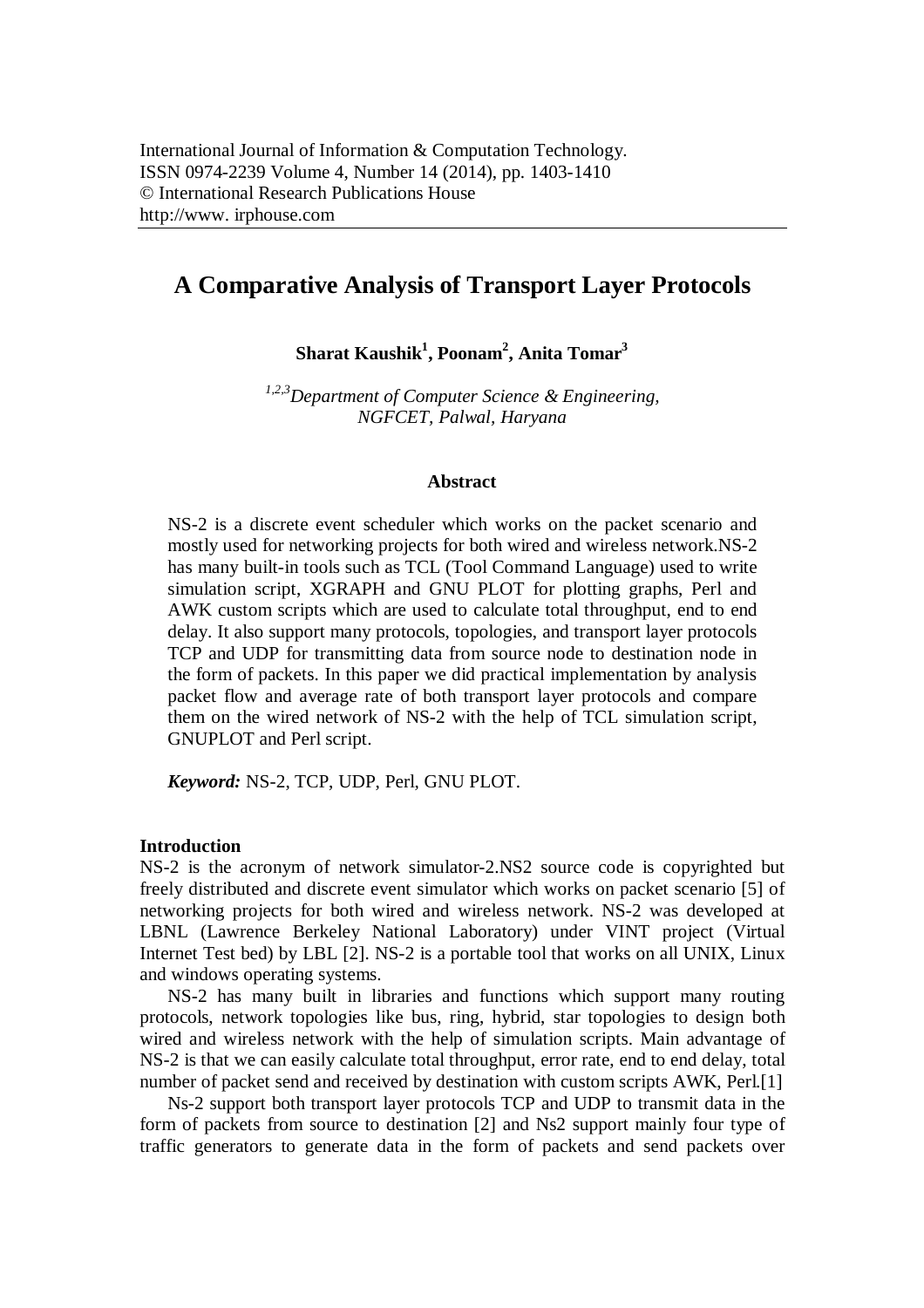transport layer protocols. CBR (Constant Bit Rate), exponential traffic (poison traffic), Pareto traffic (poo traffic) and FTP are traffic generators. [11]

To run the TCL script NS2 use the NAM (network animator) which is a visualization tool which show the nodes and flow of packet written in the TCL script. [4] In this paper we worked on wired network and try to compare TCP and UDP protocols by calculating their total throughput and packet flow analysis and packet drop rate with GNU PLOT, TCL and Perl Scripts.

# **Related Work**

In this paper Dr. Neeraj Bhargava, Dr. Ritu Bhargava, Anchal Kumawat, Bharat Kumar check out the performance of transport layer protocol TCP with the help of simulation tool NS-2 and many other tools such as Xgraph and GNUPLOT for plotting graphs of TCP trace file and CBR and VBR traffic trace file and AWK script for calculating total throughput and instant delay of simulation script. [1]

In this paper Ajay Singh, Dr. Pankaj Dashore did a comparative study of UDP and TCP based on NS-2 by calculating their individual bandwidth and analysis of their packet flow. [2]

### **Proposed Work**

#### **Write TCL Simulation Script**

For writing the simulation script we use TCL (Tool Command Language) which is the part of OTCL (object Oriented Tool Command Language).In TCL script a NS Simulator object is created first which is used for many purposes such as creating nodes, for providing shapes and color to nodes, creating agents and links between them.

This script consist of 4 nodes which all have different color and shapes such as node no 0 and node no 1 acts as a source node and represented by circle but node no 0 represent by blue color and node 1 represent by red color, node no 2 assumes as a router which forward the packets coming from the source node 0 and 1 to the node no 3 which assumes the destination node. Node no 2 represent by hexagon and black in color and node 3 represent by square and green in color.



**Fig 1: Simulation model**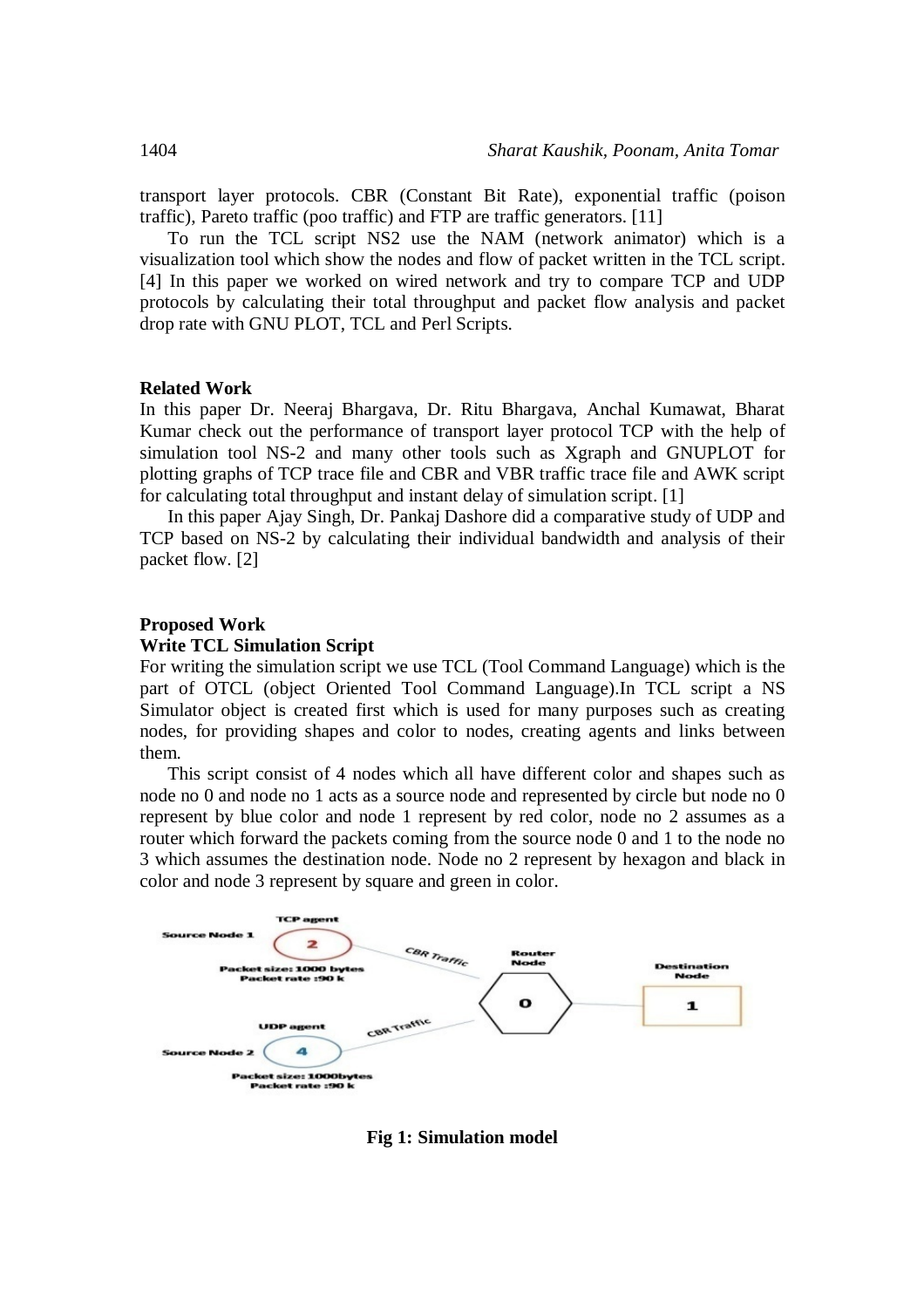A duplex link is established between node no1 and node no 2, node no 0 and node no 2, node no 2 and node no 3 with bandwidth 1Mb and time delay is 20ms. All the nodes follow the RED (Random Early Drop) routing queue mechanism of which maximum size is 20.A TCP agent is attached to node no 0 and connection is established to node no 3 which is a destination node by attaching "sink" agent to it. Same as A UDP agent is attach to node no 1 and "null" agent attach to node no 3 for connection establishment.CBR traffic is generated on both the TCP and UDP agent. For this two agents of CBR is made, one is cbr0 which is attach to node no 0 and  $2<sup>nd</sup>$ is cbr1 which is attach to node no1. The size of CBR traffic for both UDP and TCP is set to 512 bytes and packet rate is set to 1mb.cbr0 starts at 0.1 and stop at 4.0, same as cbr1 starts at 0.5 and ends at 4.5.



**Fig 3: Flow of packets of both TCP and UDP protocols.**

# **Generate Trace File of TCP and UDP**

When this TCL script is run, it would generate two trace file one for UDP and  $2<sup>nd</sup>$  for TCP which will include all the details of packets transfer by UDP and TCP such as packet id, packet sent time, and packet received time, packet size and end to end delay.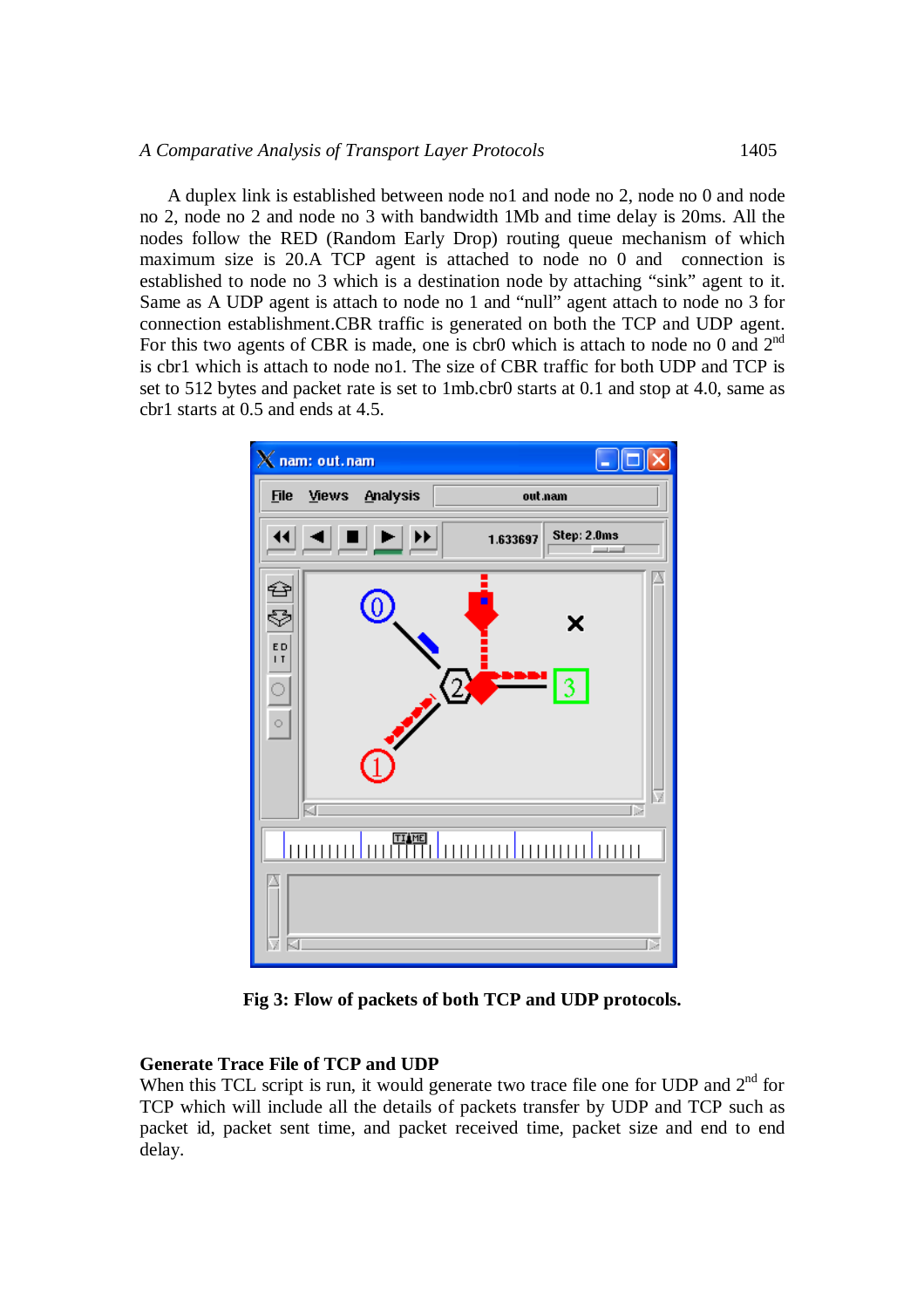| 0.500000 | 0.550496 | 0.050496 | 512 |
|----------|----------|----------|-----|
| 0.504096 | 0.562912 | 0.058816 | 512 |
| 0.508192 | 0.567008 | 0.058816 | 512 |
| 0.512288 | 0.579424 | 0.067136 | 512 |
| 0.516384 | 0.583520 | 0.067136 | 512 |
| 0.520480 | 0.595936 | 0.075456 | 512 |
| 0.524576 | 0.600032 | 0.075456 | 512 |
| 0.528672 | 0.612448 | 0.083776 | 512 |
| 0.532768 | 0.616544 | 0.083776 | 512 |
| 0.536864 | 0.628960 | 0.092096 | 512 |
| 0.540960 | 0.633056 | 0.092096 | 512 |
| 0.545056 | 0.645472 | 0.100416 | 512 |
| 0.549152 | 0.649568 | 0.100416 | 512 |
| 0.553248 | 0.661984 | 0.108736 | 512 |
| 0.557344 | 0.666080 | 0.108736 | 512 |
| 0.561440 | 0.678496 | 0.117056 | 512 |
| 0.565536 | 0.682592 | 0.117056 | 512 |
| 0.569632 | 0.695008 | 0.125376 | 512 |
| 0.573728 | 0.699104 | 0.125376 | 512 |
| 0.581920 | 0.711520 | 0.129600 | 512 |
| 0.590112 | 0.723936 | 0.133824 | 512 |
| 0.598304 | 0.728032 | 0.129728 | 512 |
| 0.606496 | 0.740448 | 0.133952 | 512 |
| 0.614688 | 0.744544 | 0.129856 | 512 |
| 0.618784 | 0.748640 | 0.129856 | 512 |
| 0.622880 | 0.752736 | 0.129856 | 512 |
| 0.626976 | 0.756832 | 0.129856 | 512 |
| 0.631072 | 0.760928 | 0.129856 | 512 |
| 0.635168 | 0.765024 | 0.129856 | 512 |
| 0.639264 | 0.769120 | 0.129856 | 512 |
| 0.643360 | 0.773216 | 0.129856 | 512 |

# **Fig 4: Trace file of TCP**

|               | 0.140640 | 40   |  |
|---------------|----------|------|--|
| $\frac{1}{2}$ | 0.237920 | 1040 |  |
|               | 0.246240 | 1040 |  |
|               | 0.335200 | 1040 |  |
|               | 0.343520 | 1040 |  |
|               | 0.351840 | 1040 |  |
| $34544$       | 0.360160 | 1040 |  |
|               | 0.432480 | 1040 |  |
| $\Omega$      | 0.440800 | 1040 |  |
| 10            | 0.449120 | 1040 |  |
| 11            | 0.457440 | 1040 |  |
| 12            | 0.465760 | 1040 |  |
| 13            | 0.474080 | 1040 |  |
| 14            | 0.482400 | 1040 |  |
| 15            | 0.490720 | 1040 |  |
| 16            | 0.529760 | 1040 |  |
| 17            | 0.538080 | 1040 |  |
| 18            | 0.546400 | 1040 |  |
| 19            | 0.558816 | 1040 |  |
| 20            | 0.575328 | 1040 |  |
| 21            | 0.591840 | 1040 |  |
| 22            | 0.608352 | 1040 |  |
| 23            | 0.624864 | 1040 |  |
| 24            | 0.641376 | 1040 |  |
| 25            | 0.657888 | 1040 |  |
| 26            | 0.674400 | 1040 |  |
| 27            | 0.690912 | 1040 |  |
| 28            | 0.707424 | 1040 |  |
| 29            | 0.719840 | 1040 |  |
| 30            | 0.736352 | 1040 |  |
| 31            | 0.806112 | 1040 |  |
| 32            | 0.822624 | 1040 |  |
| 33            | 0.998880 | 1040 |  |
| 34            | 1.175136 | 1040 |  |

**Fig 5: Trace file of UDP**

## **Use Perl Script to Calculate Average Rate of TCP and UDP**

Perl is a dynamic general-purpose programming language which can be used for wide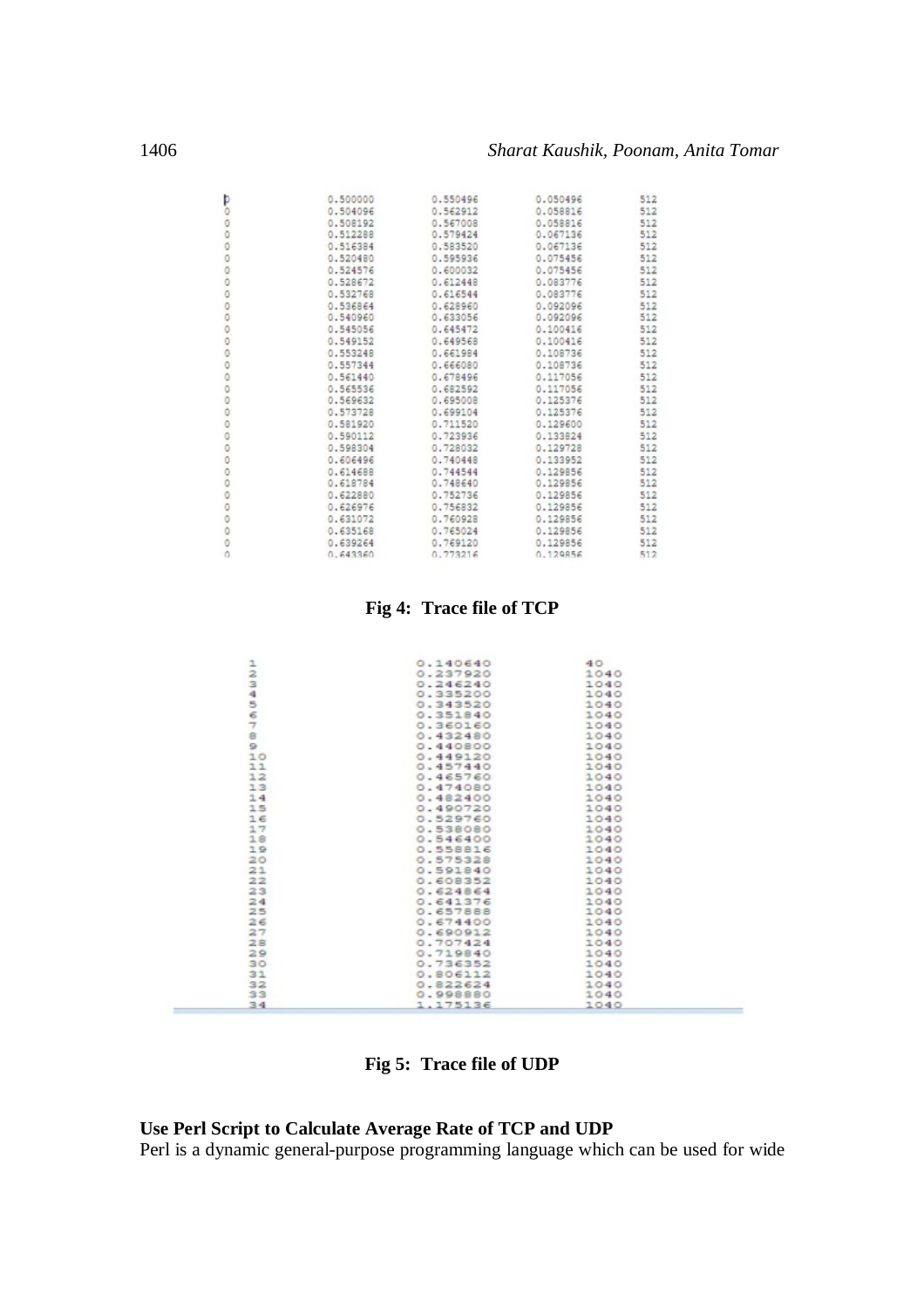variety of task. Here we use Perl language to find out the throughput or average rate of both TCP and UDP trace file. We write two Perl script one for calculating TCP throughput and its throughput comes  $900827.226118957$  bps and  $2<sup>nd</sup>$  for calculating UDP throughput and its throughput comes 124682.946971038 bps.



**Fig 6: (a) Throughput of TCP**



**Fig 6: (b) Throughput of UDP**

# **Draw Graphs with the help of GNU PLOT**

GNU PLOT is a visualization Tool which is used for drawing graphs in ns2.Here we draw graphs for both UDP and TCP and try to show their comparison of packet end to end delay over packet sent time.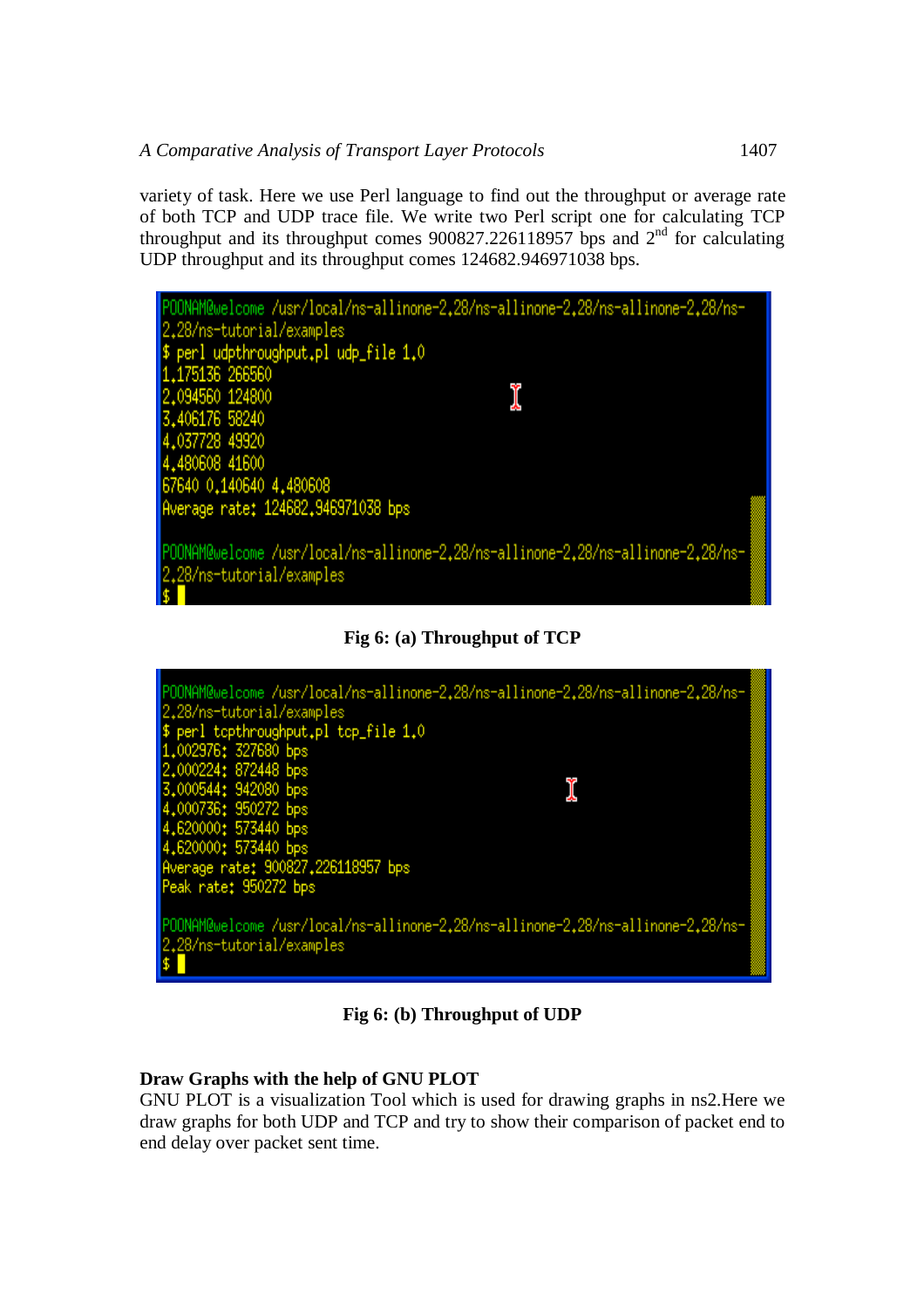





**Fig 9: TCP throughput through GNU PLOT**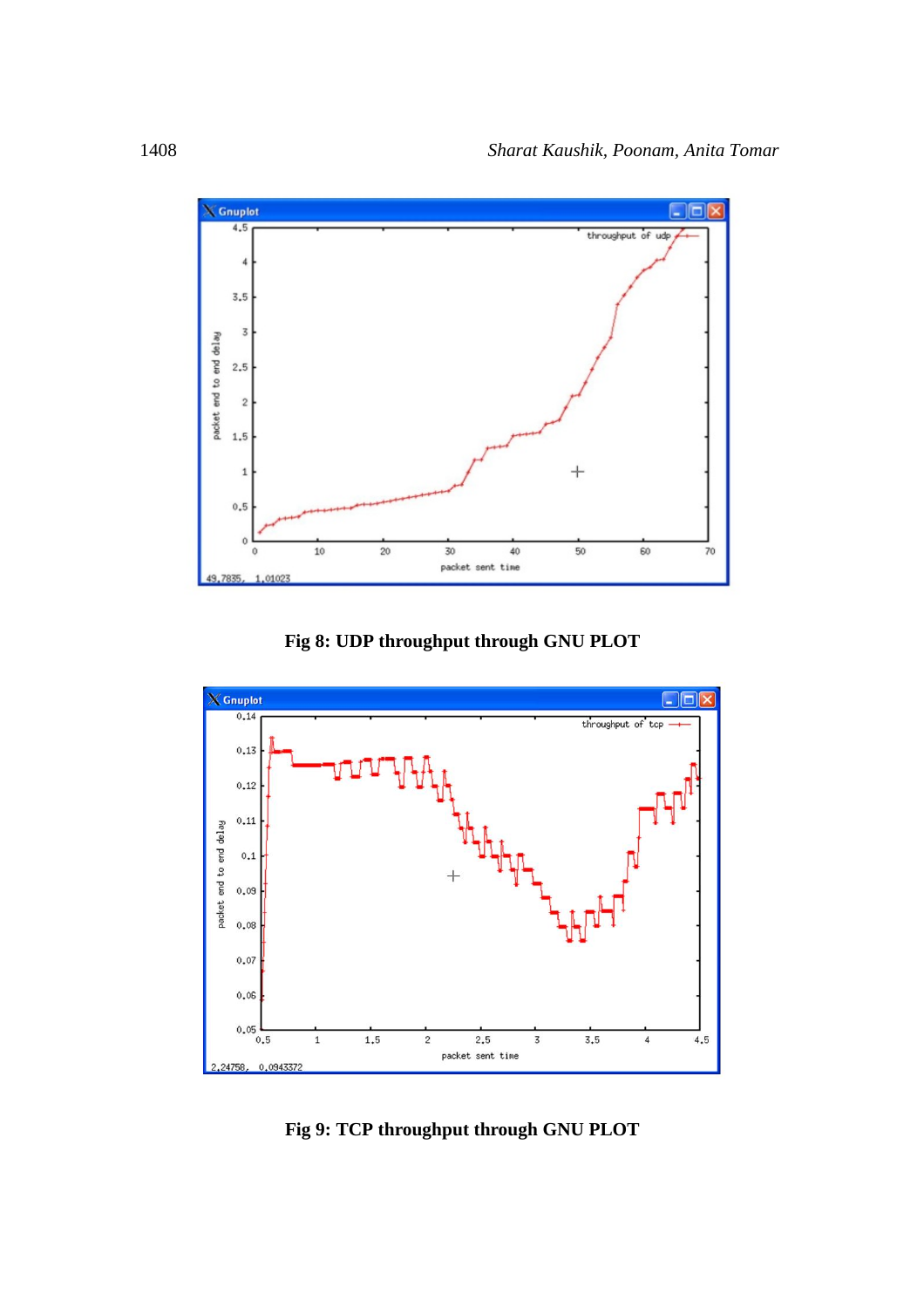# **Conclusion**

In this simulation script two source nodes are taken, source node1 is attached to TCP agent and source node 2 is attached to UDP agent. In our paper we compare both two transport layer protocols TCP and UDP on the basis of their total throughput of packet sent to destination node .Throughput is calculated with the help of Perl script, their trace file and with graphs through GNU PLOT.

As we provide same packet size of 512 bytes and packet rate of 90k in the TCL script for both UDP and TCP packets but average peak rate of TCP is more than UDP. That means TCP is more reliable than UDP. TCP throughput comes 900827.226118957 bps and UDP throughput and its throughput comes 124682.946971038 bps. This shows that TCP is more reliable than UDP because its packet loss rate is less than UDP as it sends.

## **References**

- [1] Dr. Neeraj Bhargava, Dr. Ritu Bhargava, Anchal Kumawat, Bharat Kumar," Performance of TCP-Throughput on NS2 by Using Different Simulation Parameters"," International Journal of Advanced Computer Research (ISSN (print): 2249-7277 ISSN (online): 2277-7970) Volume-2 Number-4 Issue-6 December-2012".
- [2] Ajay Singh, Dr. Pankaj Dashore," A Comparative Study of UDP and TCP by Using NS2"," International Journal of Computer Science and Information Security (IJCSIS) Volume (1)".
- [3] Pallavi Gangurde, Sanjay Waware, Dr. Nisha Sarwade," Simulation of TCP, UDP and SCTP with constant traffic for VOIP services"," International Journal of Engineering Research and Applications (IJERA) ISSN: 2248-9622".
- [4] S. Giannoulis, C. Antonopoulos, E. Topalis, A. Athanasopoulos, A. Prayati, S. Koubias," TCP vs. UDP Performance Evaluation for CBR Traffic On Wireless Multihop Networks".
- [5] Ajay Singh, Dr. Pankaj Dashore," Packet Flow Analysis in Wireless Scenario", "International Journal of Advanced Research in Computer Science and Software Engineering, ISSN: 2277 128X".
- [6] Neha Singh, Prof. Rajeshwar Lal Dua, Vinita Mathur," Network Simulator NS2-2.35"," International Journal of Advanced Research in Computer Science and Software Engineering, ISSN: 2277 128X".
- [7] Patil V.P.,"Effect of Traffic Type on the Performance of Table Driven and On Demand Routing Protocols of MANET"," International Journal Of Computational Engineering Research (ijceronline.com) Vol. 2 Issue. 5".
- [8] Martina Umlauft, Peter Reichl," Experiences with the ns-2 Network Simulator Explicitly Setting Seeds Considered Harmful".
- [9] Payal, Sudesh Kr. Jakhar,"CBR Traffic Based Performance Investigations of DSDV, DSR and AODV Routing Protocols for MANET Using NS-2"," International Journal of Soft Computing and Engineering (IJSCE) ISSN: 2231- 2307, Volume-3, Issue-4, September 2013".